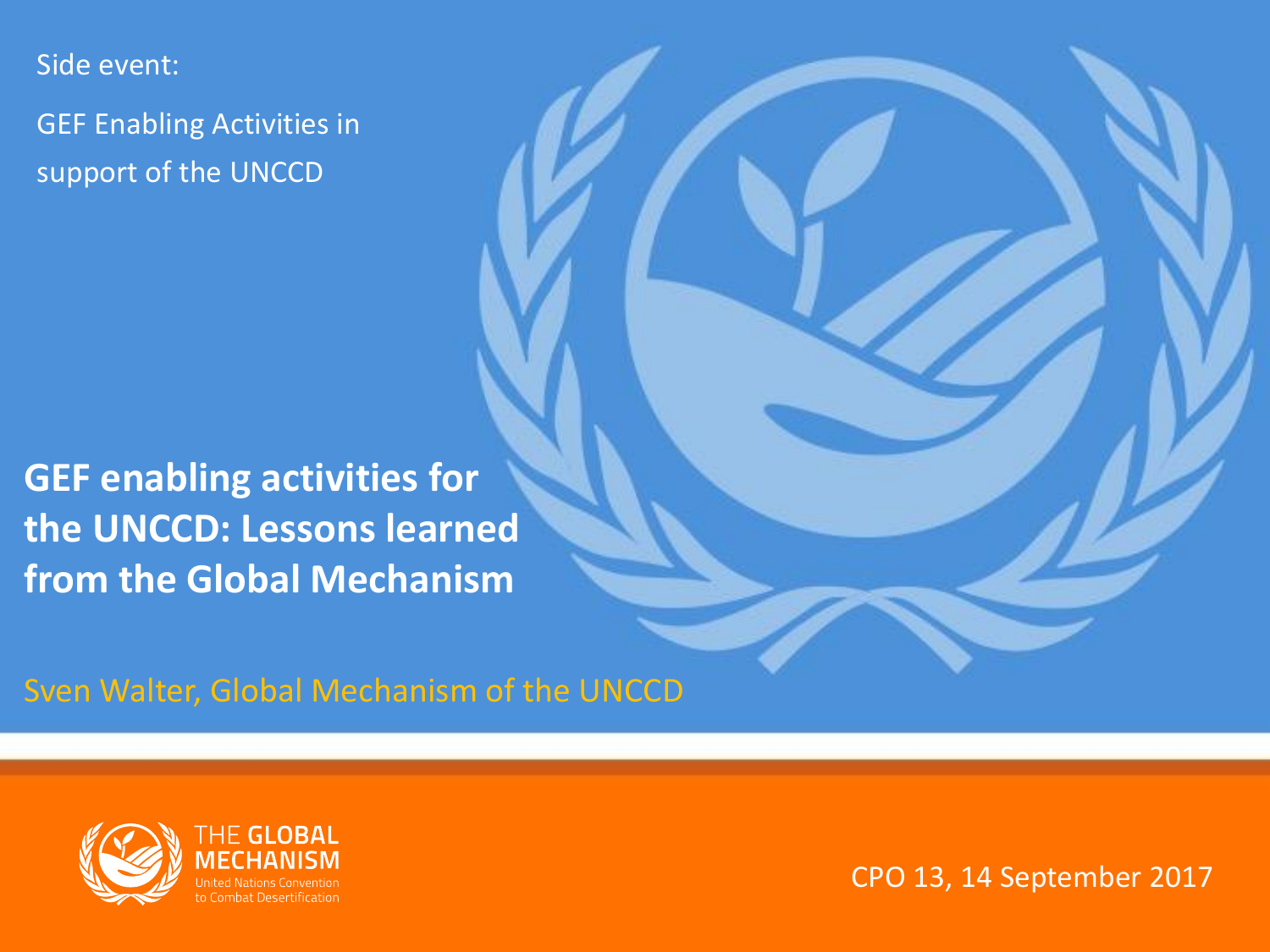

#### **1. Global Support Programme (GSP)** *GEF Implementing Agency: UN Environment (UNEP)*



### **2. Land Degradation Neutrality Target Setting Project (LDN TSP)**

*GEF Implementing Agency: International Union for Conservation of Nature (IUCN)*

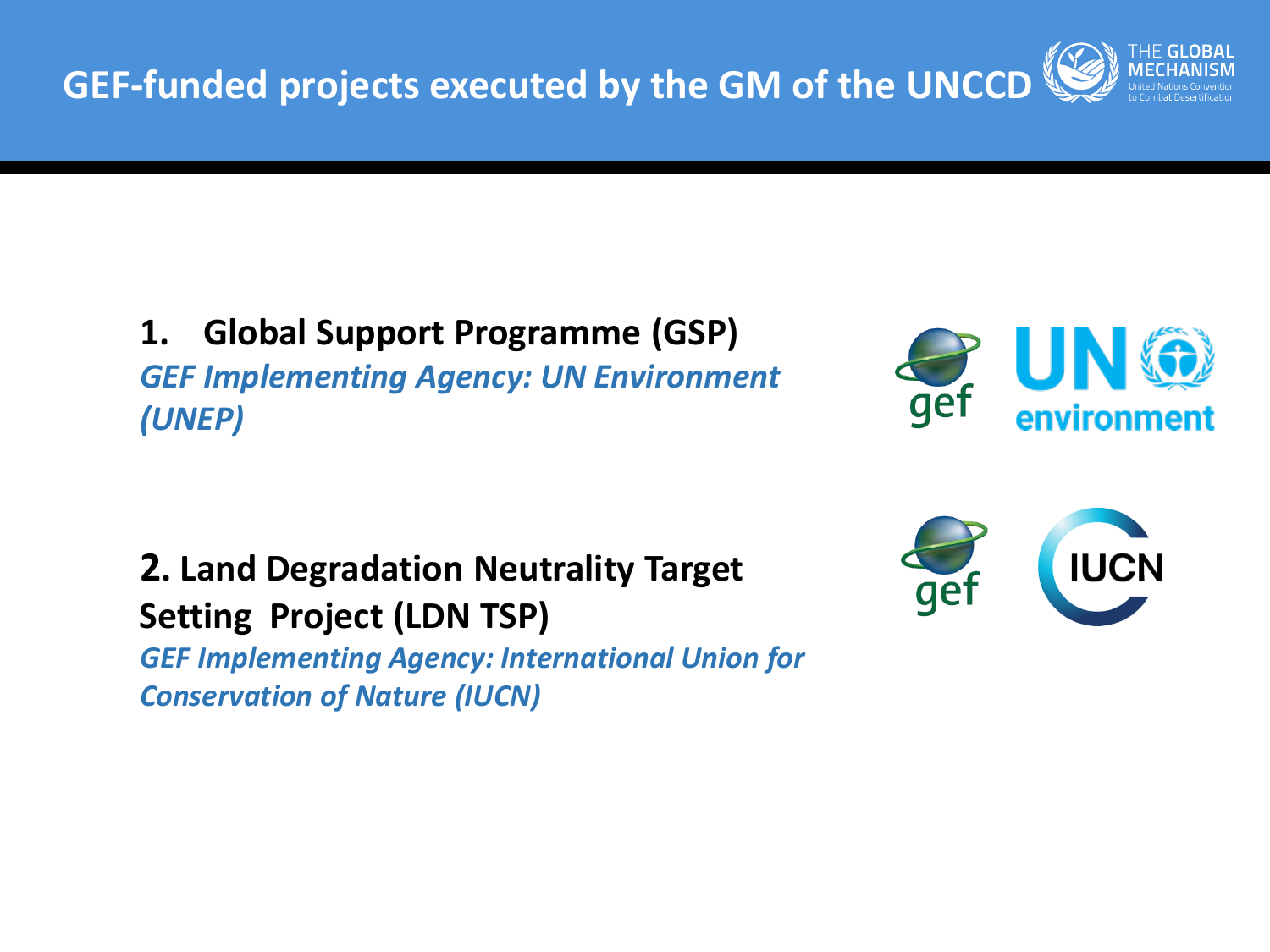# **1. Global Support Programme (GSP)**

#### **Achievements so far……**

- 1. Improved UNCCD reporting systems established to facilitate reporting by all reporting entities (PRAIS, simplified reporting templates…)
- 2. Technical assistance provided to Parties to facilitate reporting and review process
- 3. Capacities of UNCCD reporting entities strengthened for effective UNCCD reporting
- 4. Provision of default data on biophysical indicators in cooperation with the LDN Target Setting Programme
- 5. UNCCD knowledge management and outreach system improved



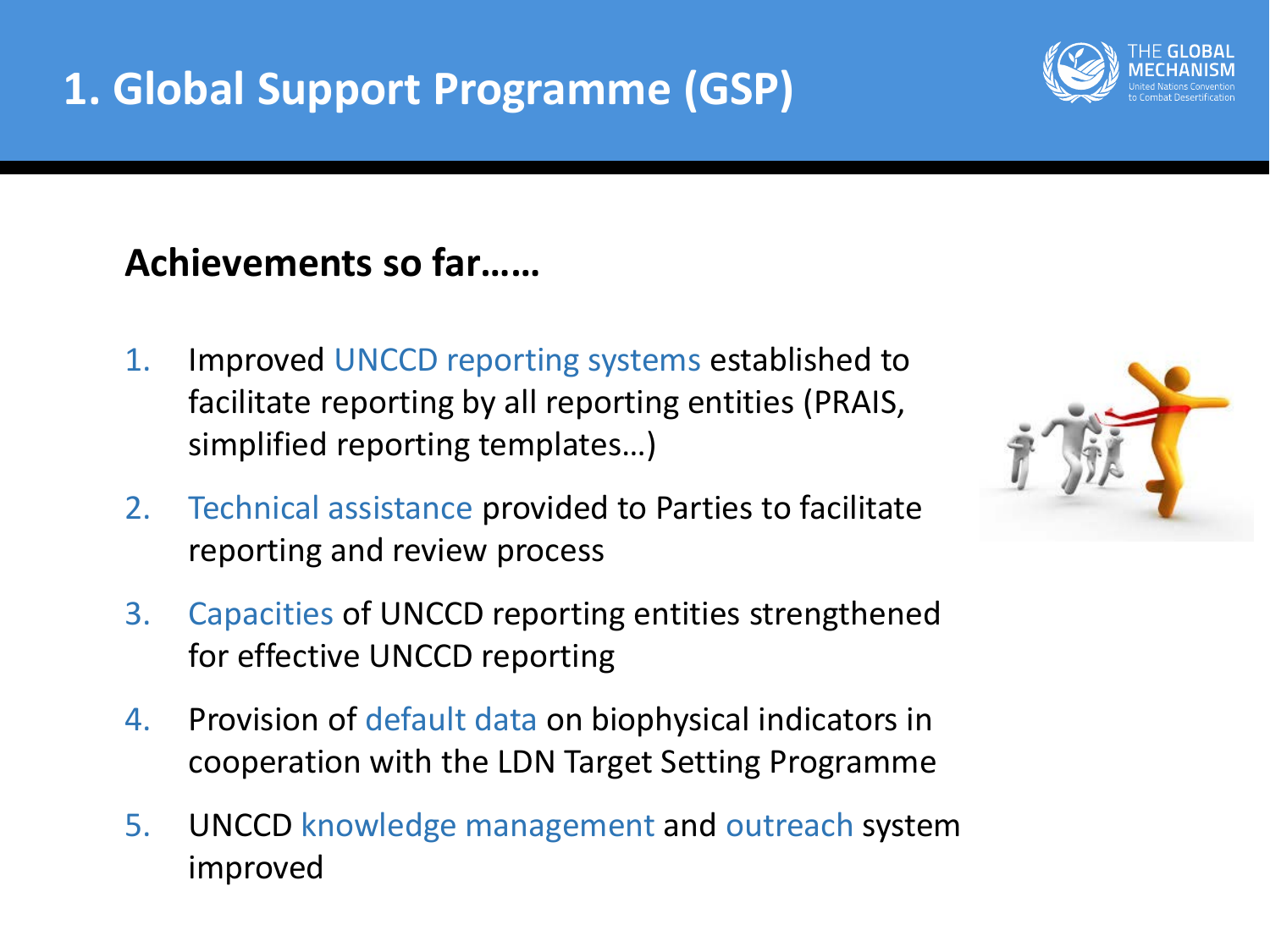

 $\Rightarrow$  Number of reports submitted by Parties in 2014 increased substantially

- $\sqrt{94}$  % of the affected country Parties submitted reports
- $\sqrt{69}$  % of the developed country Parties submitted reports

 $\Rightarrow$  Quality of reports has improved considerably



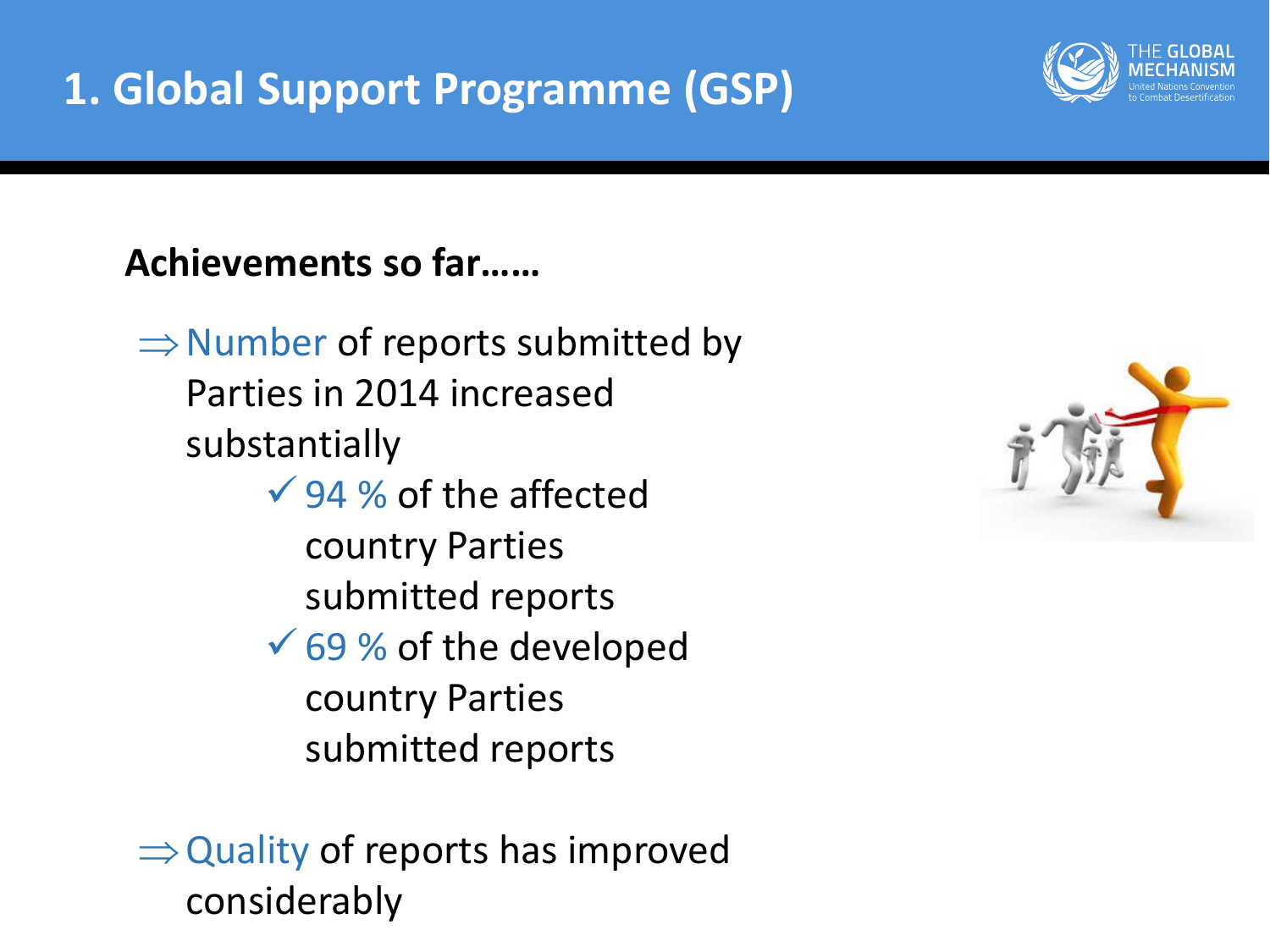# **1. Global Support Programme (GSP)**

#### **Way forward:**

### **Global Support Programme II:**

- Support 2018 reporting process (PRAIS, helpdesk, regional workshops…)
- **Data management (capacity** building, good practices)
- **Finance (global datasets,** investment patterns and opportunities)



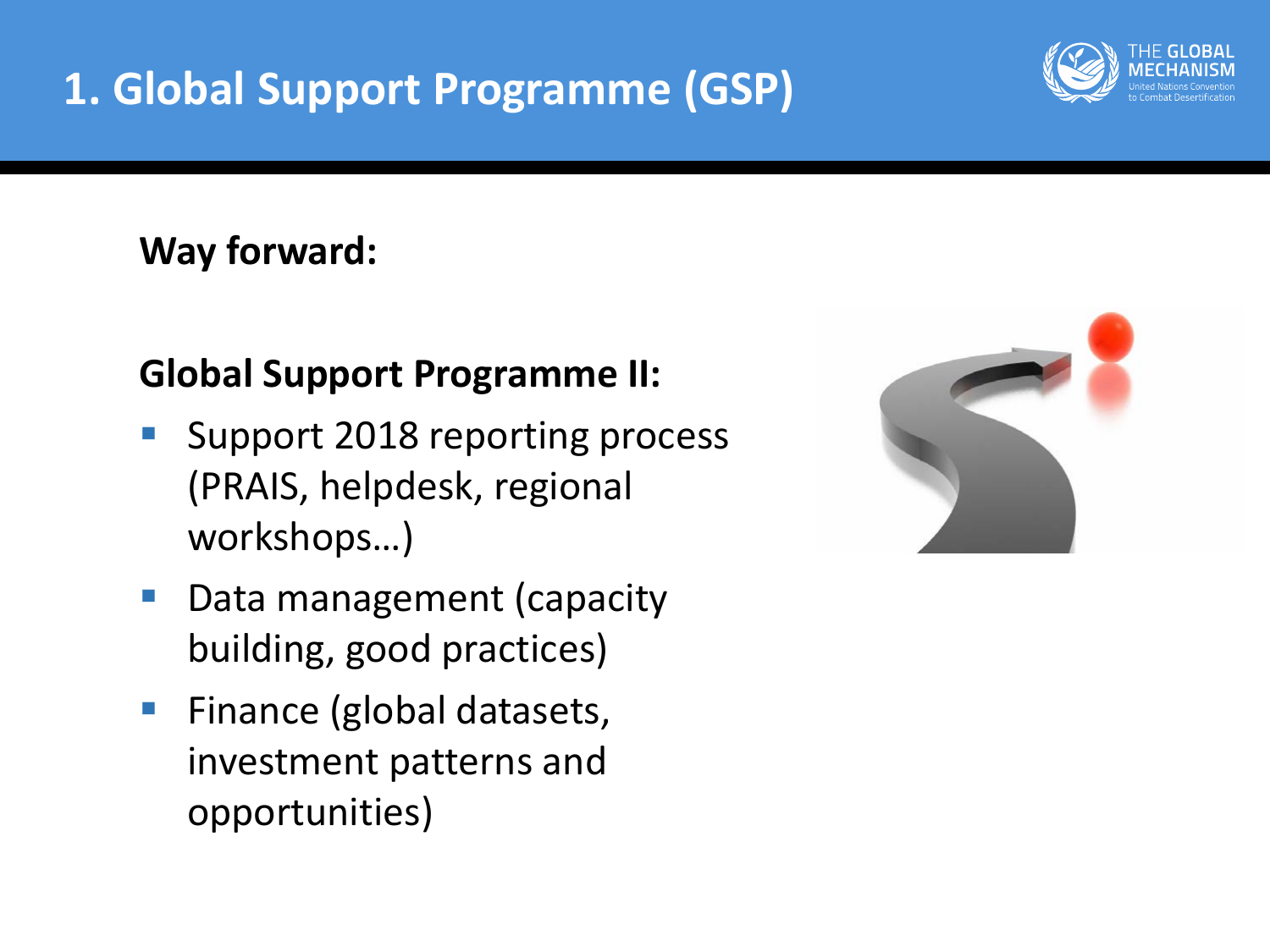## **2. Land Degradation Neutrality Target Setting Project (LDN TSP)**

## **Objectives**

Parties commit to establish national voluntary targets for Land Degradation Neutrality (LDN).

### **Components**

- National LDN baseline defined and validated
- National LDN measures and targets defined
- Knowledge management

# **Multi partner initiative**



A c a d e m y

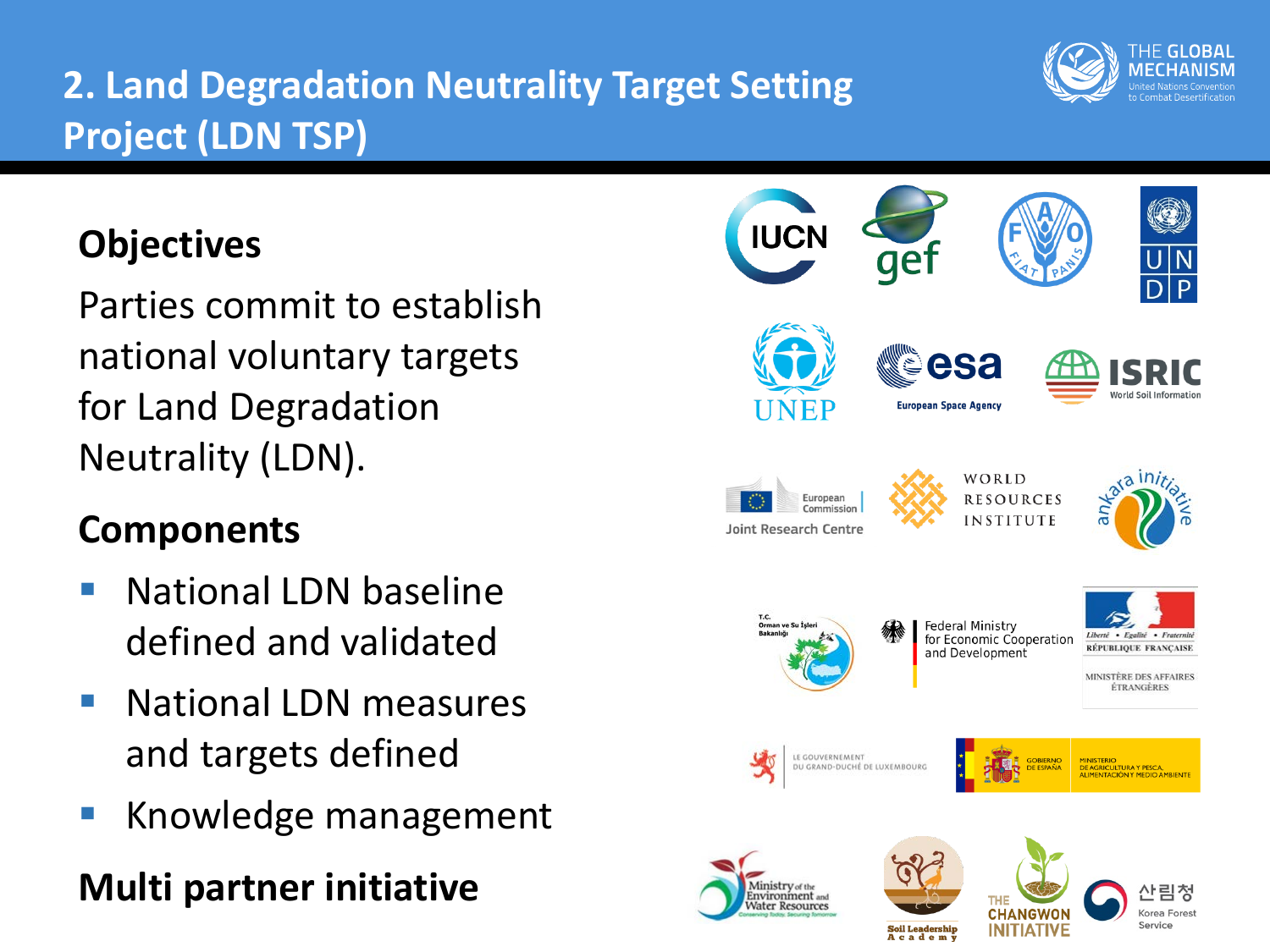### **2. Land Degradation Neutrality Target Setting Programme**



# 110 countries committed to set LDN targets (31/8/17) 70 directly supported by the Project



Countries setting LDN targets

Disclaimer: Country names or borders shown on the map do not necessarily represent the UNCCD's official position. The map shown is simply for display purposes. It does not work to imply views or opinions of the UNCCD, regarding the legal status of any territory or country.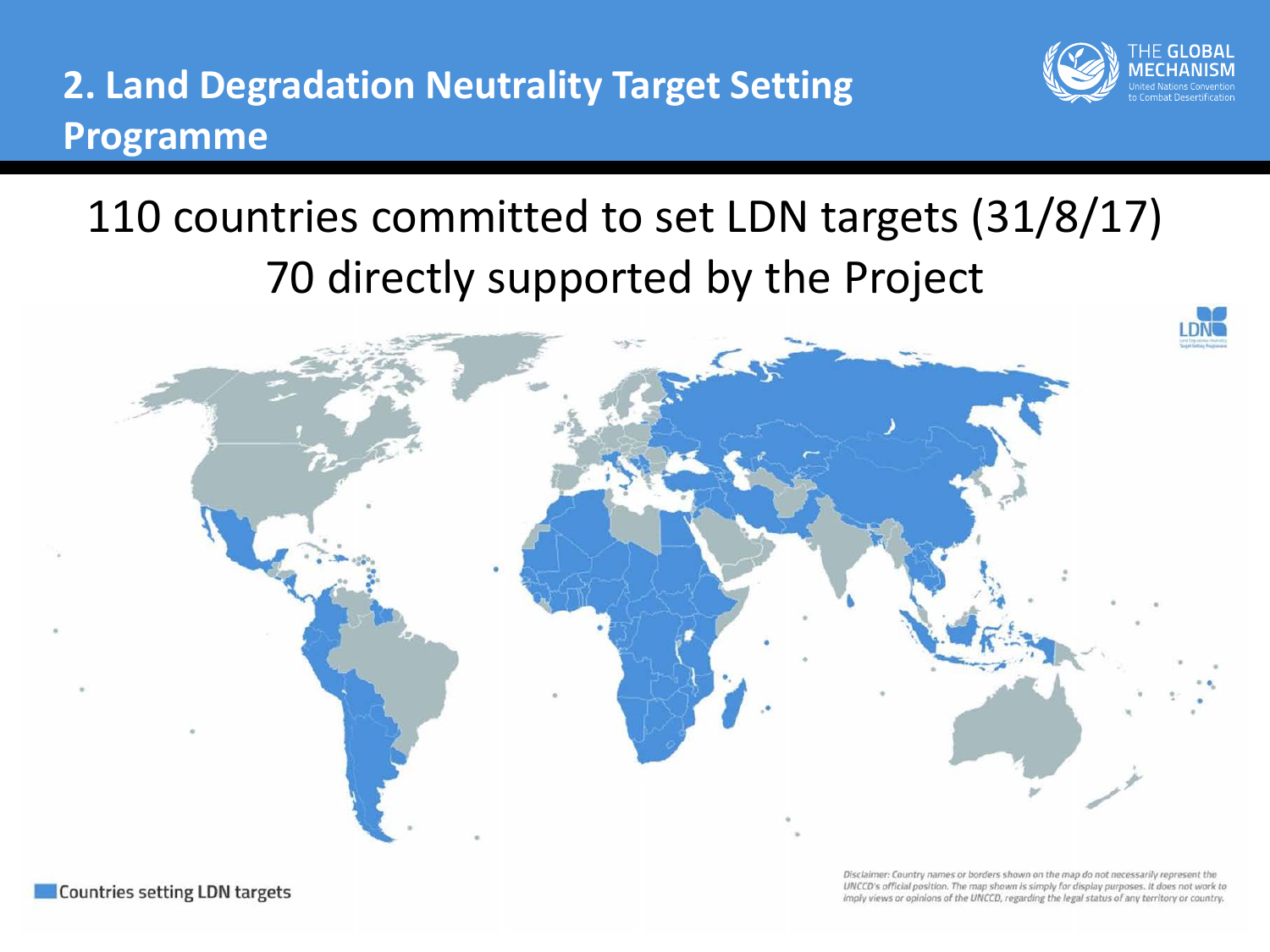

# **Some numbers:**

- **60**+ countries set LDN targets and baselines
- **100+** countries received default data for LDN indicators
	- **★ 87** countries received watershed data supporting the identification of LDN hot spots
	- **<del>√</del>** 15 SIDS received higher resolution data
- **100+** countries have a national "LDN working group"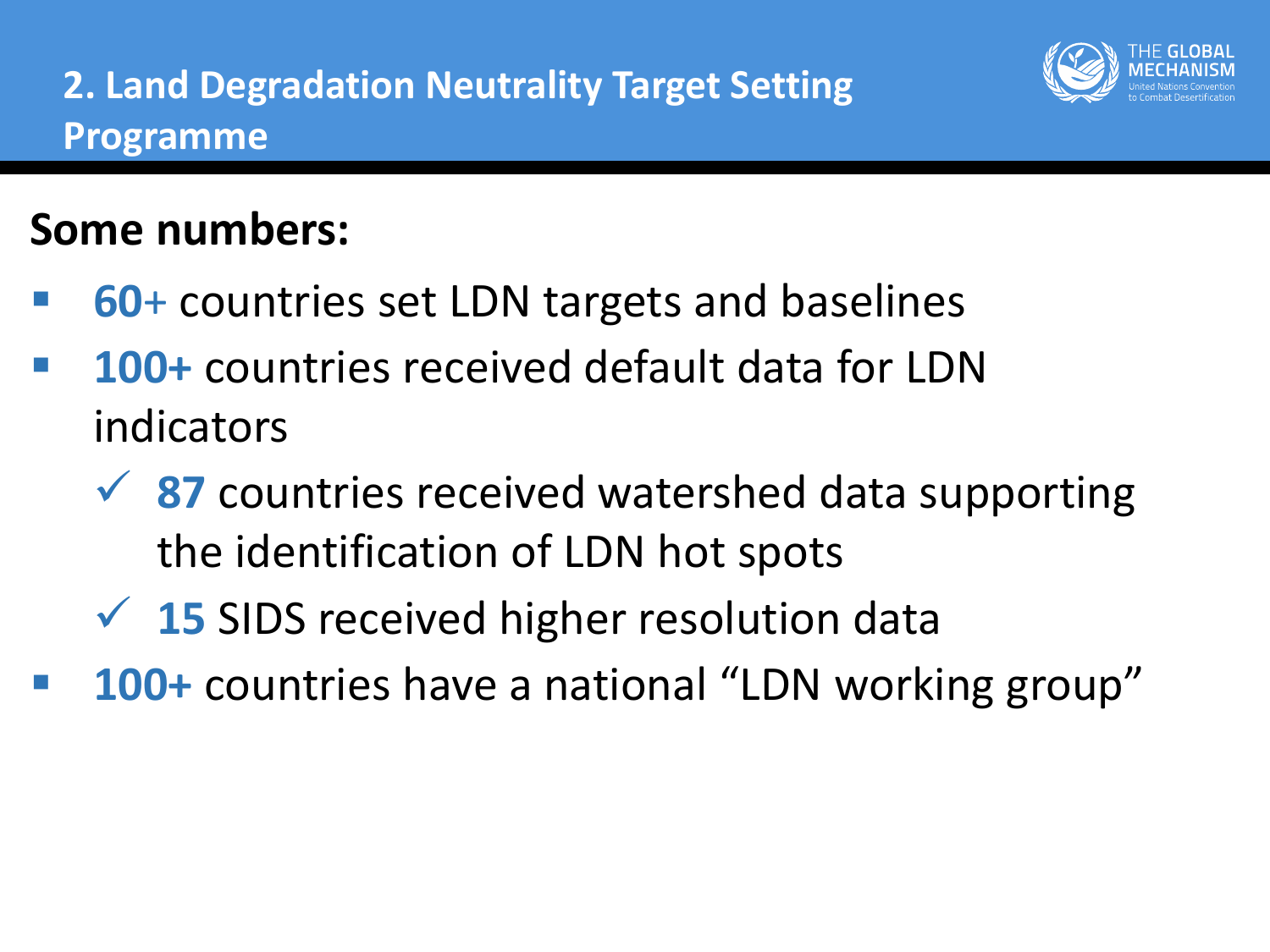# **LDN TSP – Main achievements**



#### **Shaping national commitment to achieve land degradation neutrality participating countries**

- $60+$  countries set national LDN targets
- **Unlocking the potential of land in achieving other SDGs** 
	- $\checkmark$  LDN accelerates the achievement of many SDGs through its multiple benefits

#### **Strengthening policy coherence among national policies and commitment**

- $\checkmark$  LDN leverages to foster policy coherence based on country's priorities identified in their Leverage Plans
- **Engaging key stakeholders across sectors**
	- $\checkmark$  LDN TSP supports national consultation platforms, so-called "LDN working groups" to review and validate outputs and outcomes of the process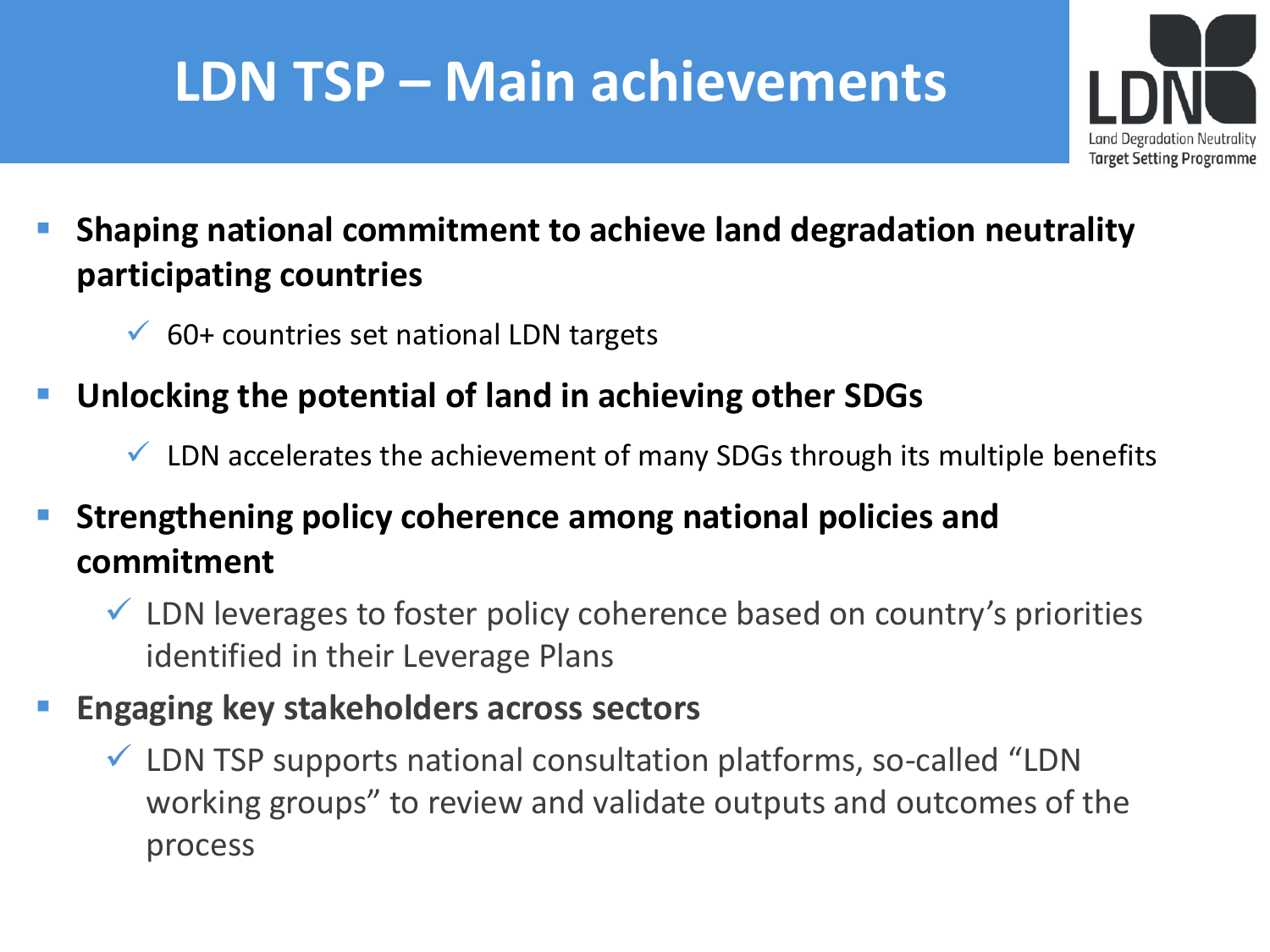# **LDN TSP – Main achievements**



- **Enhancing national capacities to manage land-related data** 
	- $\checkmark$  LDN facilitates integration of scientific knowledge in the decision making process based on LDN data provided
- **Setting baselines to provide a systematic approach to monitor progress towards LDN** 
	- $\checkmark$  60+ countries validated LDN baseline based on three biophysical LDN indicators (land cover, land productivity, soil organic carbon) and identified LDN "hotspots"
- **Providing an avenue for identifying key measures to avoid, reduce and reverse land degradation**
	- $\checkmark$  Most countries put forward technical and policy measures to improve people's livelihood and enhance resilience of ecosystem functions, including sustainable land management and landscape restoration
- **Facilitating peer learning and strengthening regional coordination**
	- $\checkmark$  LDN TSP organizes workshops, webinars and provides technical guidance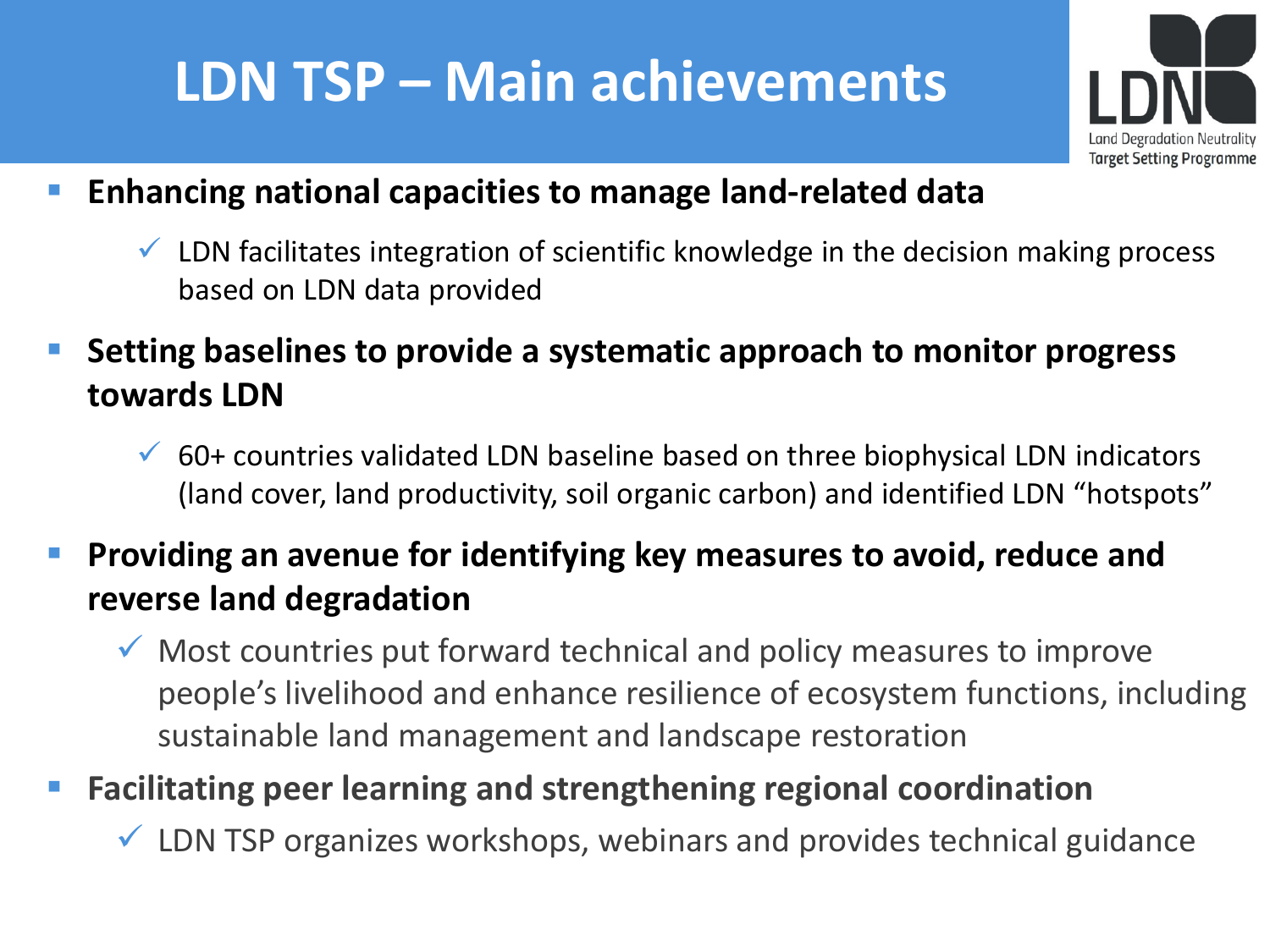

### **WAY FORWARD: MOVING FROM TARGETS TO ACTION**

- Continue supporting countries in the LDN target setting process
	- -> report back at CRIC 17



- **Facilitating the design and implementation of LDN** transformative projects and programmes
- **Enhancing the use of robust LDN data at country level for** sound LDN implementation decision making
- **EXA** Leveraging LDN in national development policies, strategies and action plans to pursue LDN
- **Facilitating joint learning**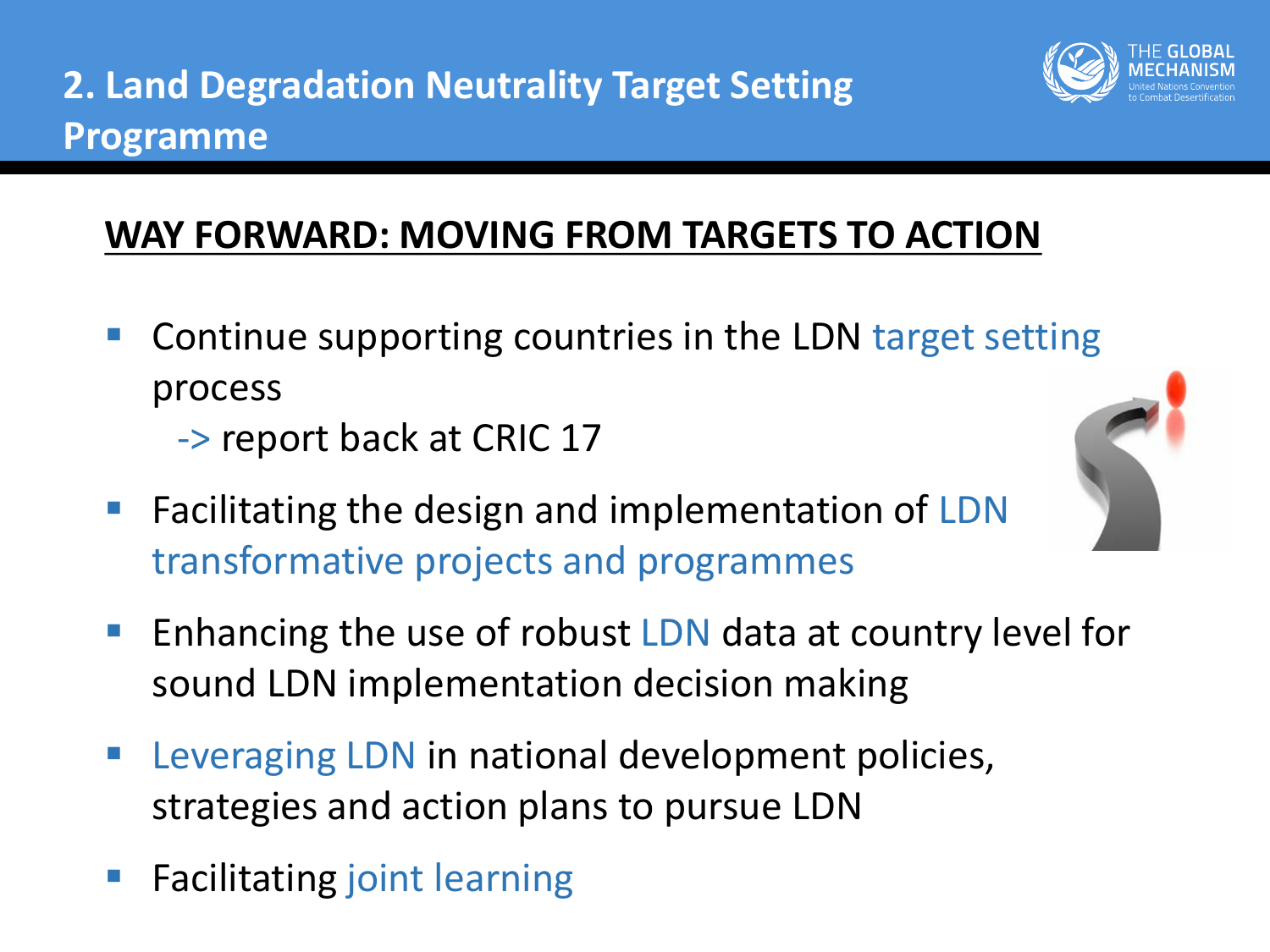

- **1. Improved UNCCD reporting :** Effective use of the UNCCD indicator framework, including provision of default data
- **2. Increased synergies at country level:** Involving key stakeholders in the reporting process, including national focal points for SDGs, Rio Conventions and other commitments
- **3. Improved management of land-related data:**  Integrate scientific knowledge in land-based decision making at country level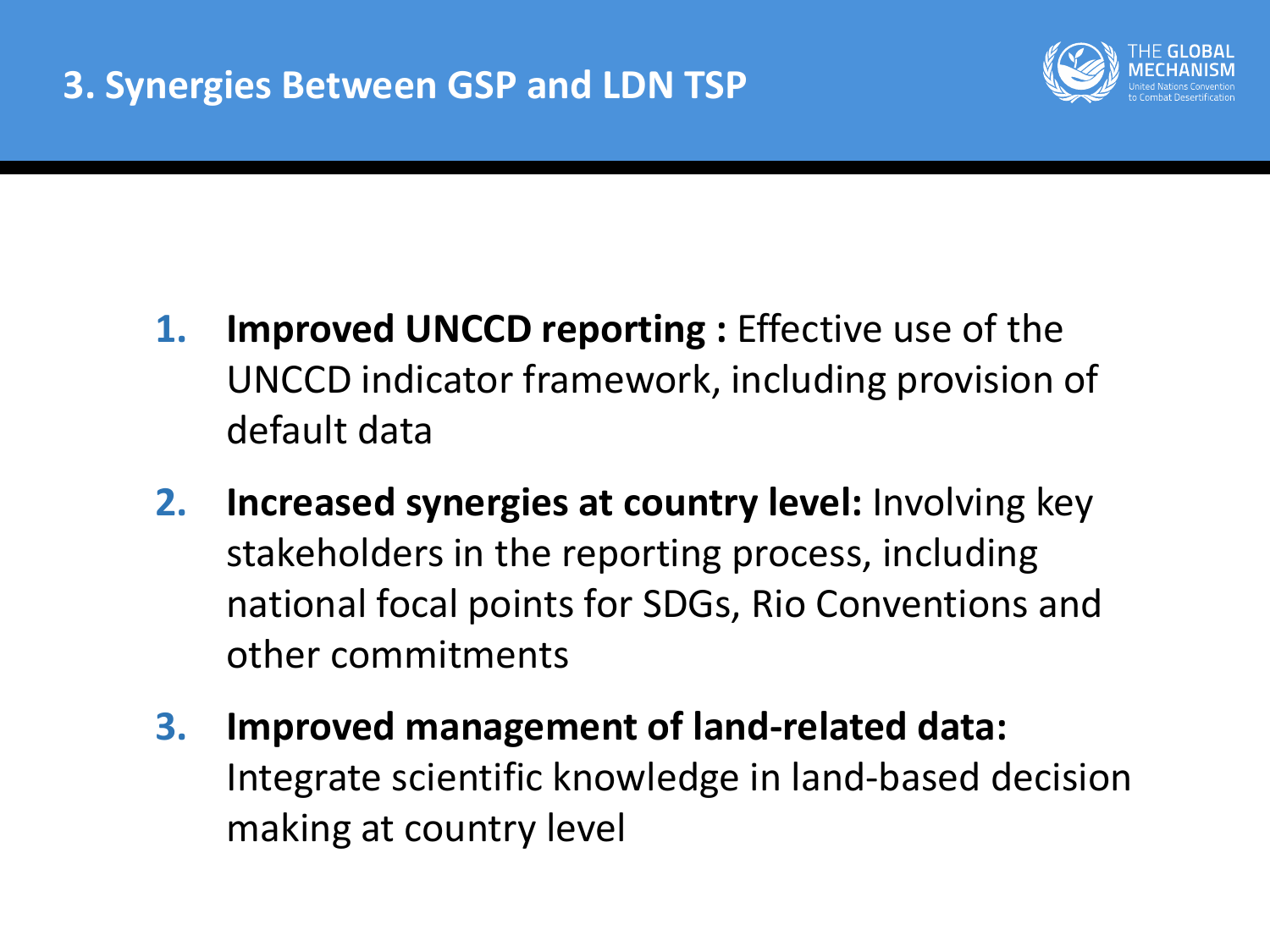



- Enabling activities strengthen implementation of the Convention
- Capacities of participating UNCCD reporting entities and LDN TSP countries substantially enhanced
- **Quantity and quality of reports improved**
- Default global data provided under GEF-supported initiatives help laying solid foundation for informed land-based planning decisions
- **Support to participating countries to be continued for** next reporting period